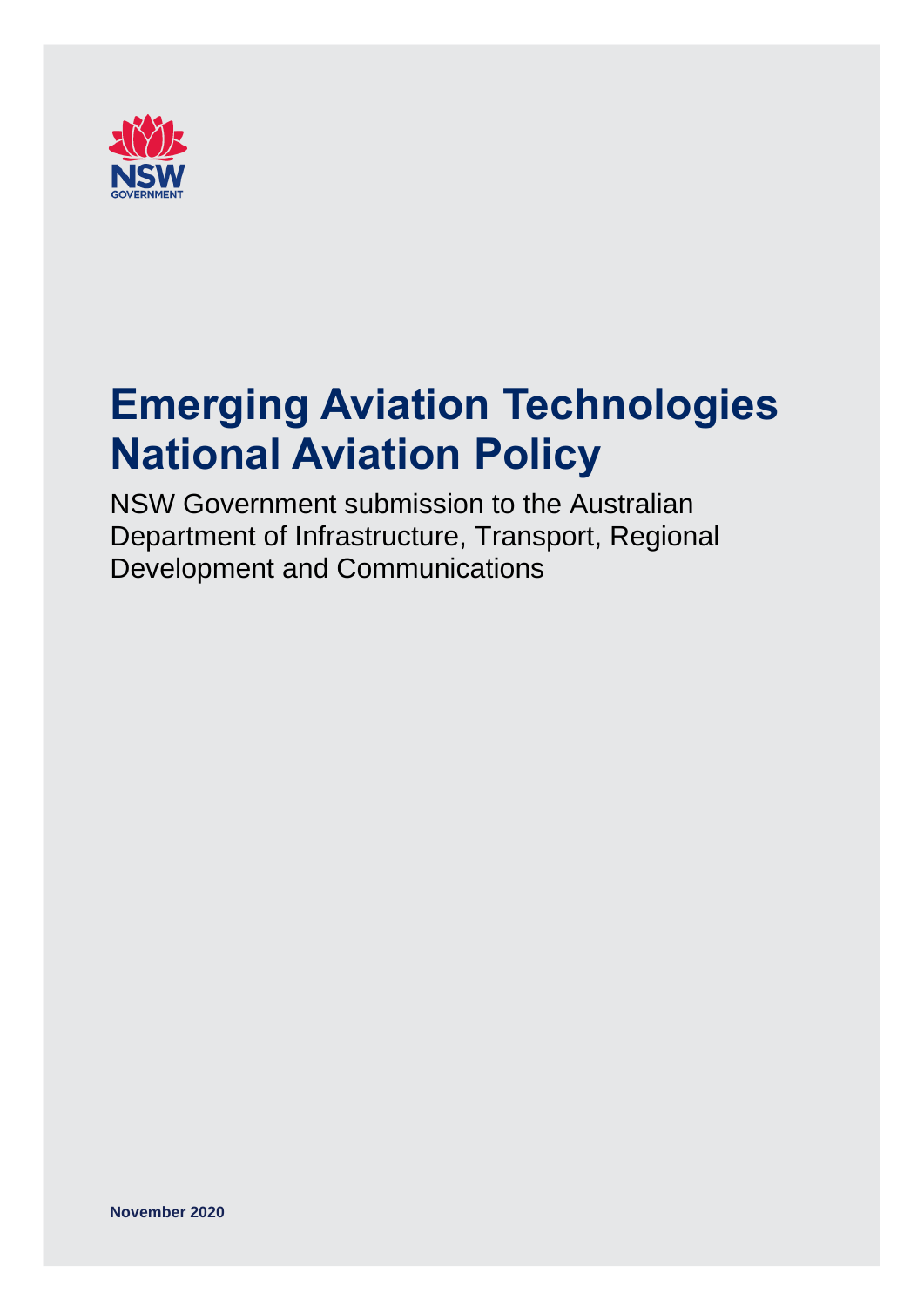## **CONTENTS**

| 2.               |  |  |
|------------------|--|--|
| 3 <sub>1</sub>   |  |  |
| $\overline{4}$ . |  |  |
| 5 <sub>1</sub>   |  |  |
| 6.               |  |  |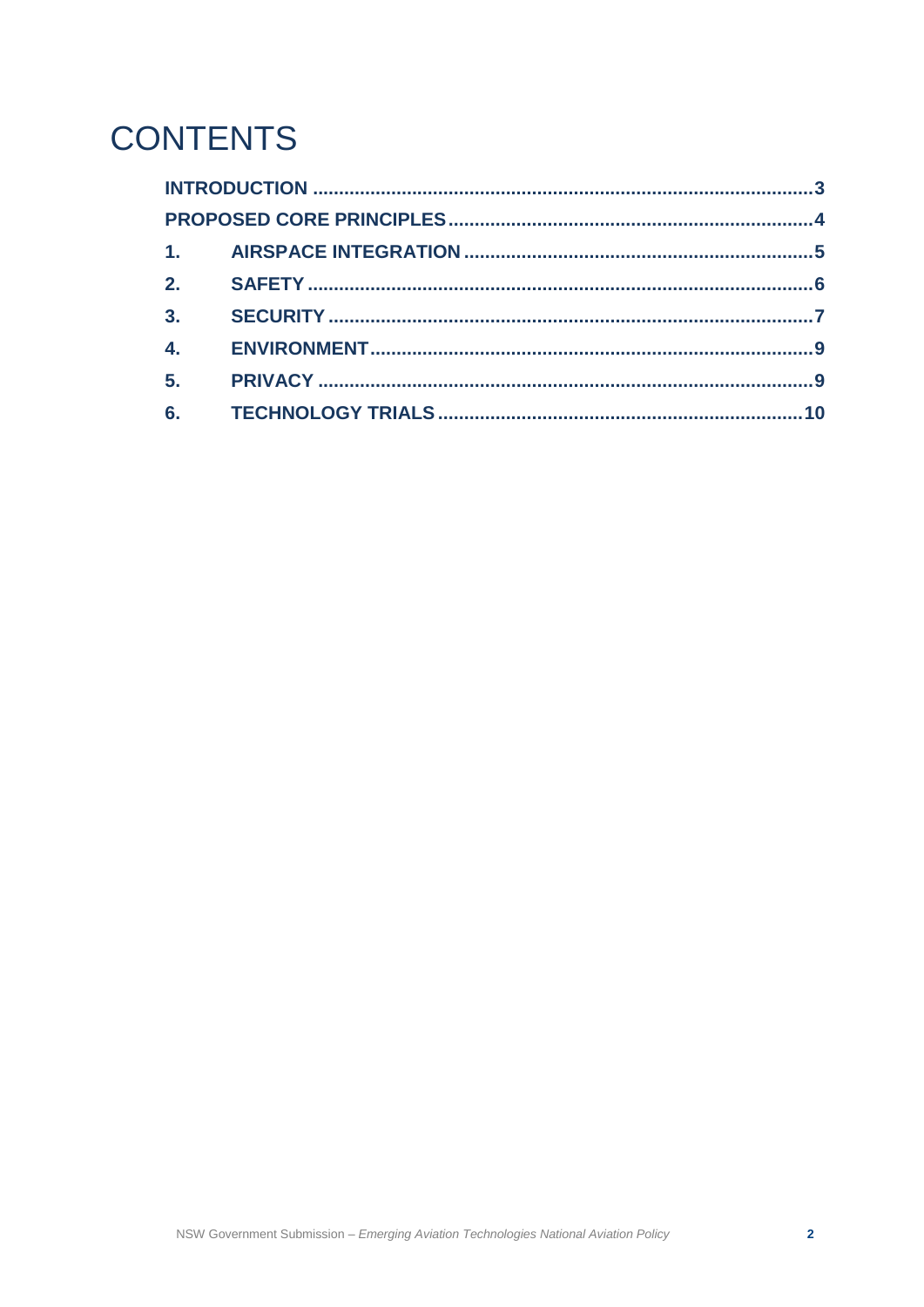## <span id="page-2-0"></span>**INTRODUCTION**

The NSW Government welcomes the opportunity to provide comments to the Department of Infrastructure, Transport, Regional Development and Communications (DITRDC) on the *Emerging Aviation Technologies National Aviation Policy Issues Paper* (the Paper).

Emerging aviation technologies such as drones, electric vertical take-off and landing (eVTOL) vehicles have the potential to deliver significant economic and social benefits in both urban, regional and remote parts of NSW. In addition to the delivery of goods, these emerging technologies are already being used in agriculture, construction, mining, emergency and disaster management, medical support and law enforcement.

The NSW Government recognises a new policy and legislative framework is required to effectively regulate this nascent industry. In our view, whilst regulatory responsibility for drones sits with the Commonwealth Civil Aviation Safety Authority (CASA), the development of this new framework should be a collaborative effort between Commonwealth, State and Territory Governments as it has wide implications for NSW.

The policy and legislative framework should be nationally consistent, interoperable with international practices and should make access to airspace available to operators and vehicles on an equitable and competitive basis. Best safety practice must be adopted and appropriately balanced with the Australian community's concerns about noise and privacy.

International passenger and freight air operators will be flying over Australian airspace, and pilots need to have a consistent and harmonised set of rules and systems in place, particularly during low-altitude take-off and landing phases where interactions with Urban Air Mobility (UAM), Regional Air Mobility (RAM), Remote Piloted Aircraft Systems (RPAS) vehicles are likely.

The NSW Government is keen to collaborate and ensure that the new framework provides effective protections against malicious use of drones and eVTOL technologies, and helps prevent misuse of these technologies.

NSW is optimally placed to take advantage of the significant social and economic potential of these emerging technologies. The future national framework needs to give industries the confidence and certainty to make medium and long term investments across Australia.

#### *Current regulatory issues*

Despite the deregulation reforms implemented in 2016, the commercial use of drones remains heavily regulated through complex and prescriptive compliance rules. In the agricultural sector, for example, a range of problems are identified from the current one-size-fits-all regulatory approach, which does not recognise the differences between the use of drones in populous metropolitan areas and regional areas.

The 2016 amendments to Part 101 of the *CASA Regulations* introduced a new 'excluded category' that recognises the use of drones by private landlords on their own land without the need for a pilot licence or operator's certificate. The 'excluded category' exemption, however, still requires private landlords to comply with the standard operating conditions, including the restriction to line-of-sight operations. This means that large farms must ensure that drone operators are able to see the drone with their own eyes and without the aid of any device, such as binoculars or remote visual feed.

Current CASA Regulations already contain powers to grant various exemptions. For example, a specific exemption is available under Part 101.029 of the *CASA Regulations* to fly drones beyond the line-of-sight. However, the application process for such specific exemption could be quite complex, time-consuming and costly.

An outcomes-focused regulatory approach for the new framework should be considered to allow greater flexibility and autonomy in operating drones outside standard operating conditions, as long as operators can demonstrate compliance with the necessary safety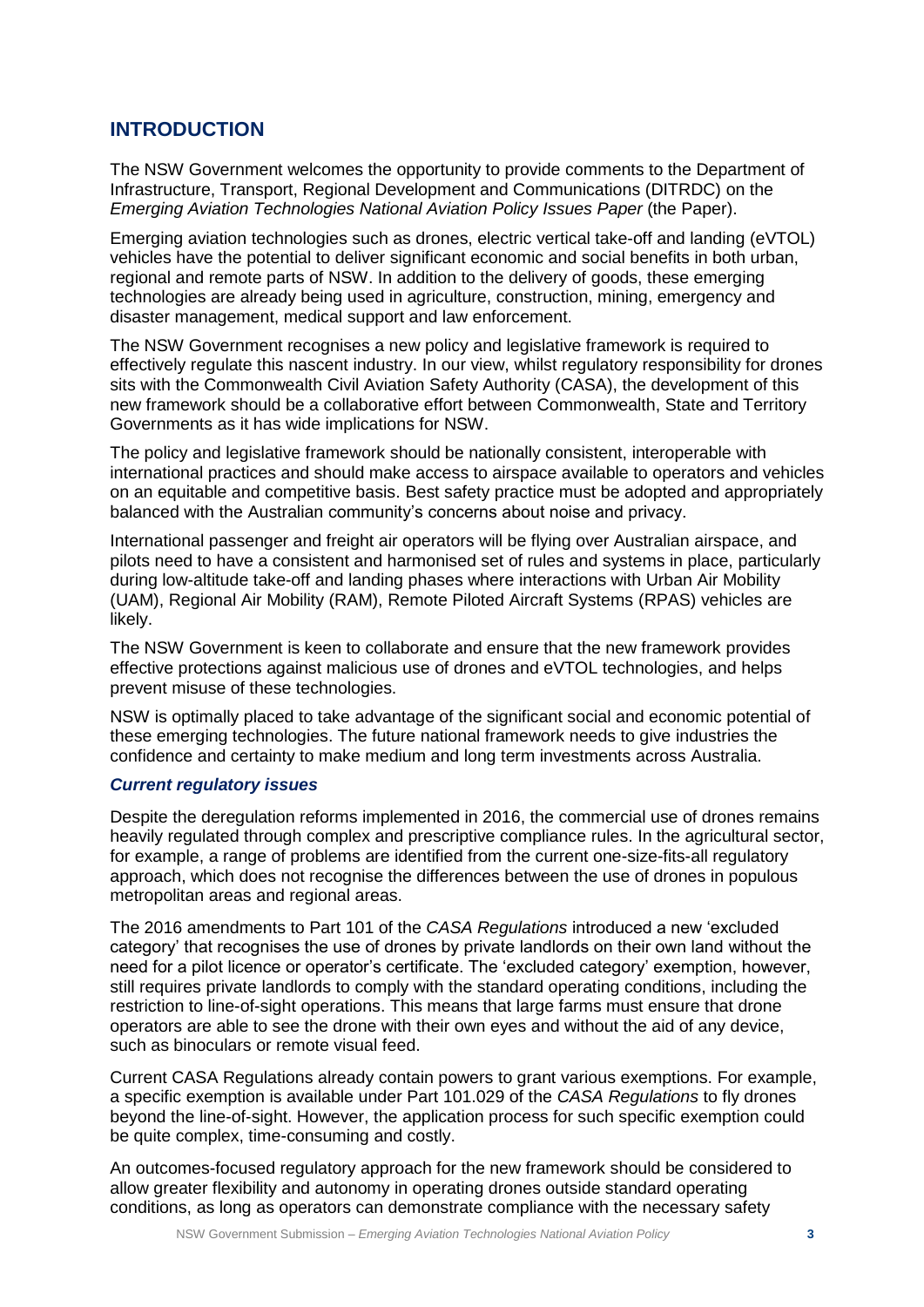outcomes. While certain prescriptive rules may need to be retained, the level of prescription and compliance burden contained in the current regulatory regime may continue to stifle innovation and constrain businesses' ability to explore new opportunities to embrace drone technology in their business practices.

## <span id="page-3-0"></span>**PROPOSED CORE PRINCIPLES**

The NSW Government considers the proposed core principles in the Paper as an appropriate starting point for the development of a comprehensive legislative and policy framework for emerging aviation technologies.

The drone and eVTOL industry in Australia is projected to grow significantly with future technological innovation that will enhance battery life and increase the range and speed of such vehicles. With these and possibly other innovations imminent, the legal and policy framework regulating these vehicles needs to be flexible and adaptive to ensure that regulators can keep pace with the changing nature of the industry.

Clarification will however, be required regarding definitions of RPAS technology and any reforms, including for example what 'piloting' extends to, how flying is defined, and to what extent autonomous technology is considered. These definitions may have significant implications for multiple sectors and industries. Work will be necessary to ensure harmonisation of any reforms with state rules/regulations. It remains unclear if NSW will be required to support the implementation of any proposed framework with a role in compliance/enforcement. The NSW Government asks DITRDC to clarify the role of CASA, specifically if there will there be an increase in their regulatory scope and an accompanying increase in enforcement powers? A clear delineation of enforcement responsibilities between CASA, the Australian Federal Police and state police should be deliberated.

As the take up of drones is encouraged, an accompanying communication, education and awareness package will be required. This should be based upon a risk based compliance model. A question to consider is if a registration and accreditation scheme is introduced, would it be supported by point of sales information or be reliant upon voluntary registration? Regulatory processes should be streamlined to facilitate industry growth and tailored to different contexts (e.g. security, emergency management, rural, national parks, Indigenous areas).

The NSW Government supports a collaborative approach in the development of this new framework and is committed to working with the Australian, State and Territory Governments at any future intergovernmental fora on this matter. NSW recently provided a submission to the Australian Government in relation to regulating in-service Autonomous Driving Systems that may have relevant regulatory approaches for emerging aviation technologies.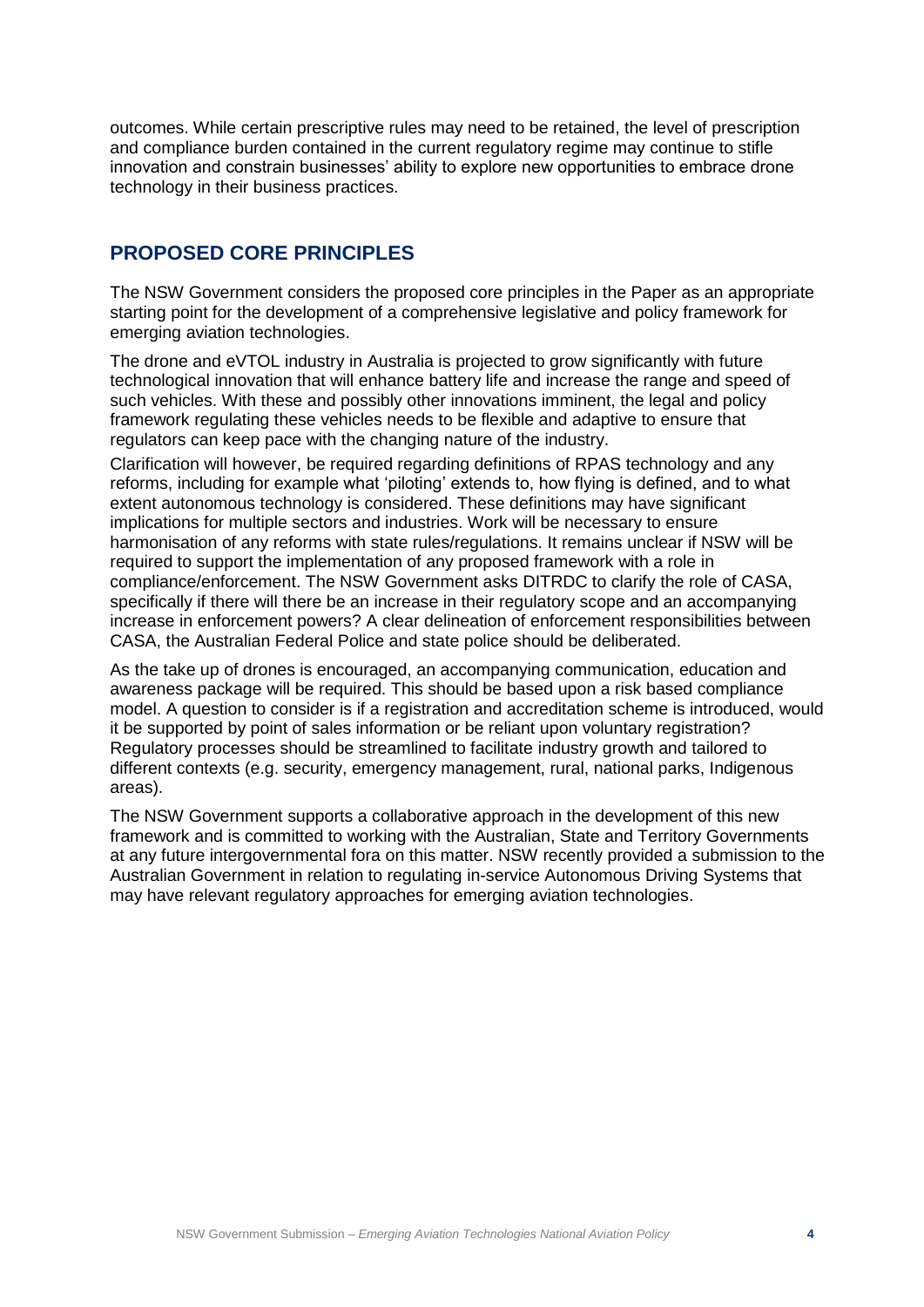## <span id="page-4-0"></span>**1. AIRSPACE INTEGRATION**

Airspace integration should be a priority focus for policy development. The NSW Government considers that the fair and competitive access to airspace is critical to ensuring the benefits of emerging aviation technologies can be fully realised. With potentially large increases in the number of operators and vehicles sharing the same airspace, the framework must ensure that all sectors operate safely.

The NSW Government agrees and considers equitable access to airspace will be critical to ensuring emerging industries can reach their potential. The NSW Government agrees that the Australian Government, in partnership with industry, will play a crucial role in coordinating and facilitating the development of a new Unmanned Traffic Management (UTM) system. We also support the longer term goal of a single centralised government flight information management system.

NSW notes that the current administrative burden associated with complex applications significantly restricts government's ability to implement drone programs through industry providers without creating a pseudo monopoly. Funding a costly complex application approval through a commercial arrangement with a provider in the current regulatory environment inevitably results in the provider being positioned with a significant commercial advantage.

A possible solution that could be investigated to promote equity across the industry for the provision of services to government is for approvals to be granted to certain levels of government rather than the service provider. The resourcing for complex operations can then be carried out by providers under the government body's approval, and the government body is responsible for ensuring that all the conditions of approval are implemented.

Abuse of airspace particularly during emergency events by recreational, media and rogue pilots presents a high risk to manned aircraft operations. This has ramifications to emergency service operations legislatively charged with the protection of life and property.

Given that will take some years to deliver a policy, UTM and to implement supporting legislative and cultural changes, an extended period of continuous change may impose a tangible cost on organisations who will be required to modify and adapt their processes to remain compliant. End users may feel exposed to constantly changing rules, systems and processes. To minimise the negative perception of bureaucratic change, implementation of the solution should quickly establish a firm base from which to build.

#### *Transport network integration*

The Australian Government should consider multi-modal mobility integration for any policy framework in order to ensure seamless integration of UAM/RAM into other transport modes (rail, road, bus, ferry, ports) to benefit industry, passengers and freight customers.

Large government organisations would benefit from having more than one Remotely Piloted Aircraft Operator's Certificate (ReOC) to enable RPAS. CASA currently allows for one ReOC per organisation which is a barrier for RPAS implementation due to varying nature of RPAS operations and uses in a government department.

Collaboration with the NSW Government is important to fully consider the risks associated with the safe operation of these technologies, whether used in urban or regional environments, particularly in close proximity to road and rail networks, particularly as the volume of aircraft increases and more operators seek to share and integrate in the same airspace.

Whilst the Paper states that there is more data available to consider air risks associated with emerging technologies, there appears to be minimal data at present to identify trends associated with the ground risks.

Traditional airspace control reliance on RADAR surveillance is likely to be ineffective when dealing with smaller RPAS ("drones as tools") as well as larger passenger/freight UAM/RAM vehicles. A fully integrated real-time digital communications network connecting the flight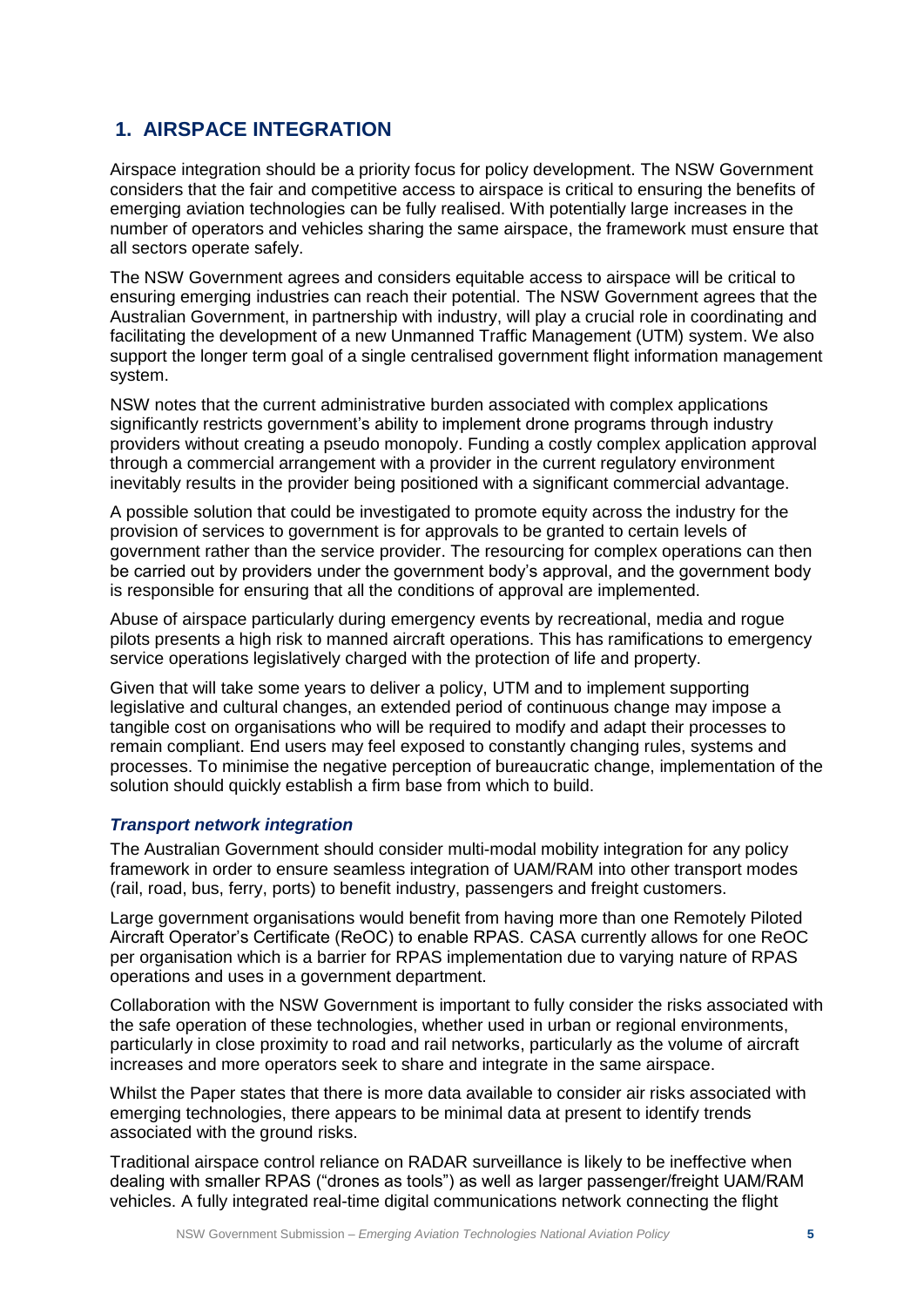control subsystems of multiple UAS/e-VTOL vehicles (essentially flying "Internet of Things" devices) with an air traffic control system is potentially more efficient, faster, safer, reliable, available and secure than human-human communications.

NSW's participation in any future governmental fora would be beneficial, as well as sandbox trials to enable testing and trialling of new operational concepts on our transport networks. There may be an opportunity to integrate operations and management into existing control centres.

#### *Airspace mechanisms for emergency services*

NSW proposes that the Commonwealth Government consider a mechanism for emergency services to apply for quick turn-around airspace restrictions so that RPAS flight operations can proceed unimpeded for pre, during and post-event data collection needs.

These considerations are consistent with Recommendation 51 of the NSW Bushfire Inquiry Report (Recommendation 51):

That in order to enhance NSW's ability to improve situational awareness, Government expand Fire and Rescue NSW's RPAS capability (both capital assets and trained operators) to major regional centres and ensure the NSW Rural Fire Service and other NSW government agencies can access this capability as required.

The most significant barriers to realising these opportunities relates to airspace, which are noted in the NSW Bushfire Inquiry and the Royal Commission to National Natural Disaster Arrangement Reports.

Additionally, the regulatory requirements and costs associated for developing emergency technology is difficult, costly and time consuming. The ability for regulators to quickly adapt and change with the changing landscape of fire related aviation and RPAS is hampering the ability for government and industry to implement new technology in a timely, cost-effective manner.

It is noted that UTM needs to incorporate real-time platform and pilot locators, an interface that provides this information along with pilot license identification, platform ID, purpose for flight summary (e.g. emergency services, recreational, commercial) and mechanisms to record and prosecute serial offenders.

Other approaches that could benefit the RPAS sector include airworthiness checks for platforms of a particular era, through to more structured avenues for introduction of new platforms or payload attachments (along the lines of current road transport vehicle registration checks).

## <span id="page-5-0"></span>**2. SAFETY**

The NSW Government supports the collaborative development of a best practice, evidencebased approach to safety regulation that also provides appropriate scope for innovation. It is expected that a flexible and adaptive approach to managing safety will help ensure regulators are best placed to manage risks in a potentially rapidly evolving industry.

The NSW Government suggests that the current regulatory approach does not provide a means for consideration of the social benefits of drone technology and its risk management.

CASA's operational regulatory approach utilises a Specific Operations Risk Assessment (SORA) tool that allows for a specific set of issues to be considered relative to the proposed operation. However, the risk associated with the proposed operation is viewed in isolation and only considers the hazards associated with the drone operation itself. It does not consider other hazards and risks that the use of drones could be eliminating, and therefore provides no means of determining if the risk being eliminated is more likely to eventuate than any other risks associated with the use of a drone. This leads to situations where SORA would deny a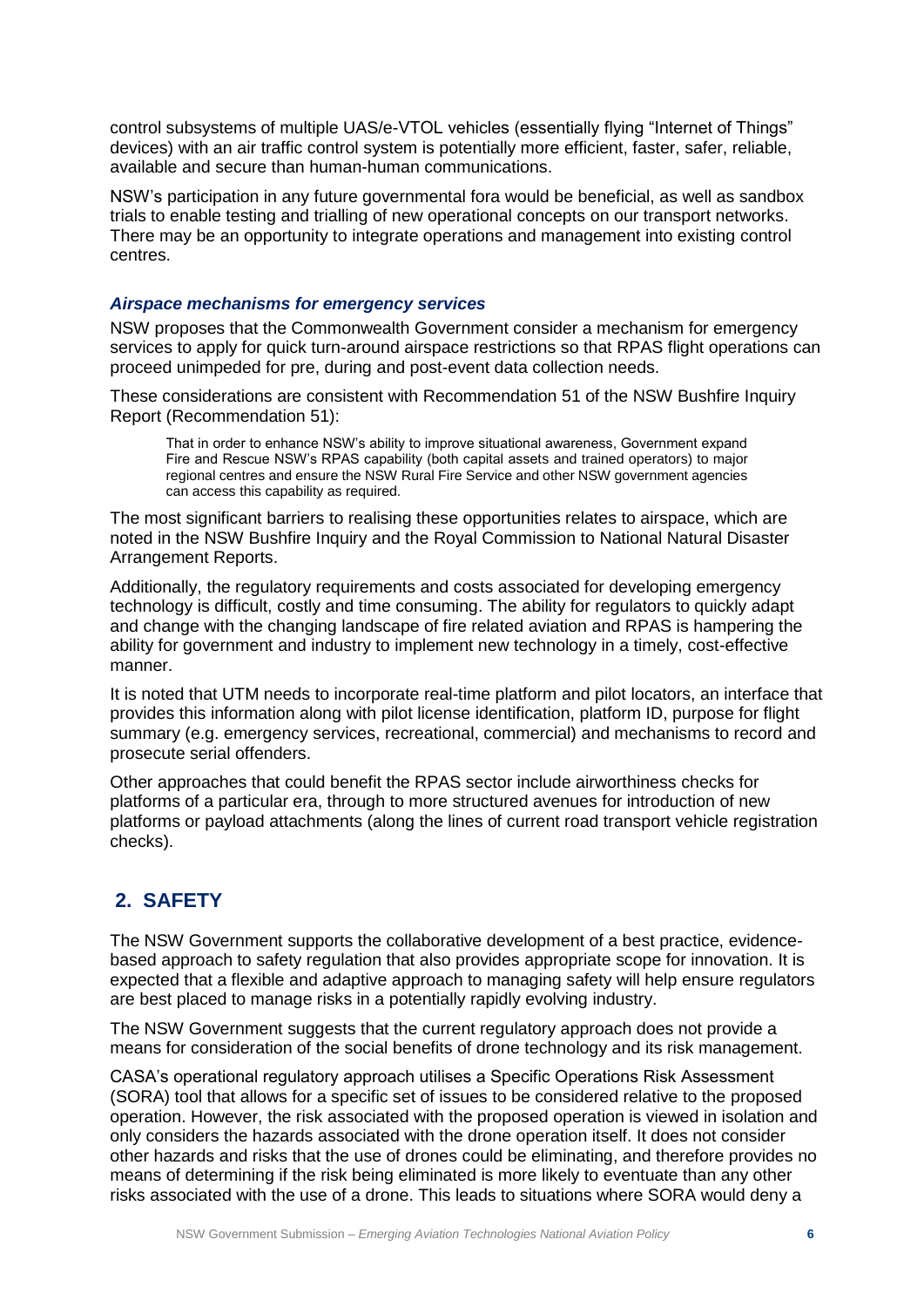drone operation, and in doing so, an alternative means of carrying out the work needs to be implemented by means that could have a higher likelihood of causing harm.

Future policy could take a more holistic approach to how risks are assessed. This would include the risks associated with the proposed drone operation itself, but also the risks associated with carrying out the work with an alternative method. This would allow all the potential risks to be assessed on an even plane, so that the balance of the holistic risk equation is able to dictate what will yield the greatest social benefit in a proposed operation.

## <span id="page-6-0"></span>**3. SECURITY**

The NSW agrees that the malicious, unlawful, or inadvertent misuse of drones could pose a significant risk to public safety. The NSW Government supports the development of a proportionate and evidence-based approach to managing security risks associated with drones and eVTOL vehicles that is adaptable to changing circumstance while ensuring a secure operating environment.

The NSW Government supports a risk-based assessment of security risks on critical infrastructure and ongoing investment in counter-drone technologies to help ensure risks can be appropriately managed.

NSW supports the introduction of a drone registration and accreditation scheme, enforcement of geo-fencing, and a central system to control 'no fly' areas, as well as specific offences to prohibit the malicious misuse of drones and eVTOL vehicles.

#### *Legislative context*

In Australia, the *Civil Aviation Regulations 1998* (CAR) and *Civil Aviation Safety Regulations 1998* (CASR) provide for the operation of unmanned aircraft and relevant offences for their misuse. Offences under CASR are summary Commonwealth Offences and administrative offences punishable by fine only, via infringement notice or court action.

Under CASR, the NSW Police Force (NSWPF) is not authorised to commence proceedings against any person found to be committing offences for the misuse of RPAS. The only entity with authority to take such action for offences committed by RPAS is CASA.

The Commonwealth law is primarily related to aviation safety and does not address security or privacy issues in relations to RPAS. To overcome potential constitutional issues, any amendments would have to be based on the security, protection or interference with an area, person or thing rather than the safety of persons associated with aviation.

The majority of existing laws were written before the development of current RPAS technology. While in some cases they are written in technology neutral language, and therefore may still apply to the use of RPAS, widespread RPAS use and their developing capabilities will require ongoing reassessment of laws.

#### *Police Powers*

While police do have powers to investigate complaints involving RPAS, police are not authorised to commence proceedings against any person found to be committing offences for the misuse of RPAS. Any action taken against offenders is at the sole discretion of the CASA.

To this point, no person in NSW has received a penalty issued as a result of court action initiated by CASA. While a small number of infringements have been issued at the request of the NSWPF, the vast majority of offences are dealt with by way of caution only. This is explained by CASA's regulatory approach to regulation of aviation based on education and training to improve operator skills, rather than punitive action for breaches of civil aviation legislation.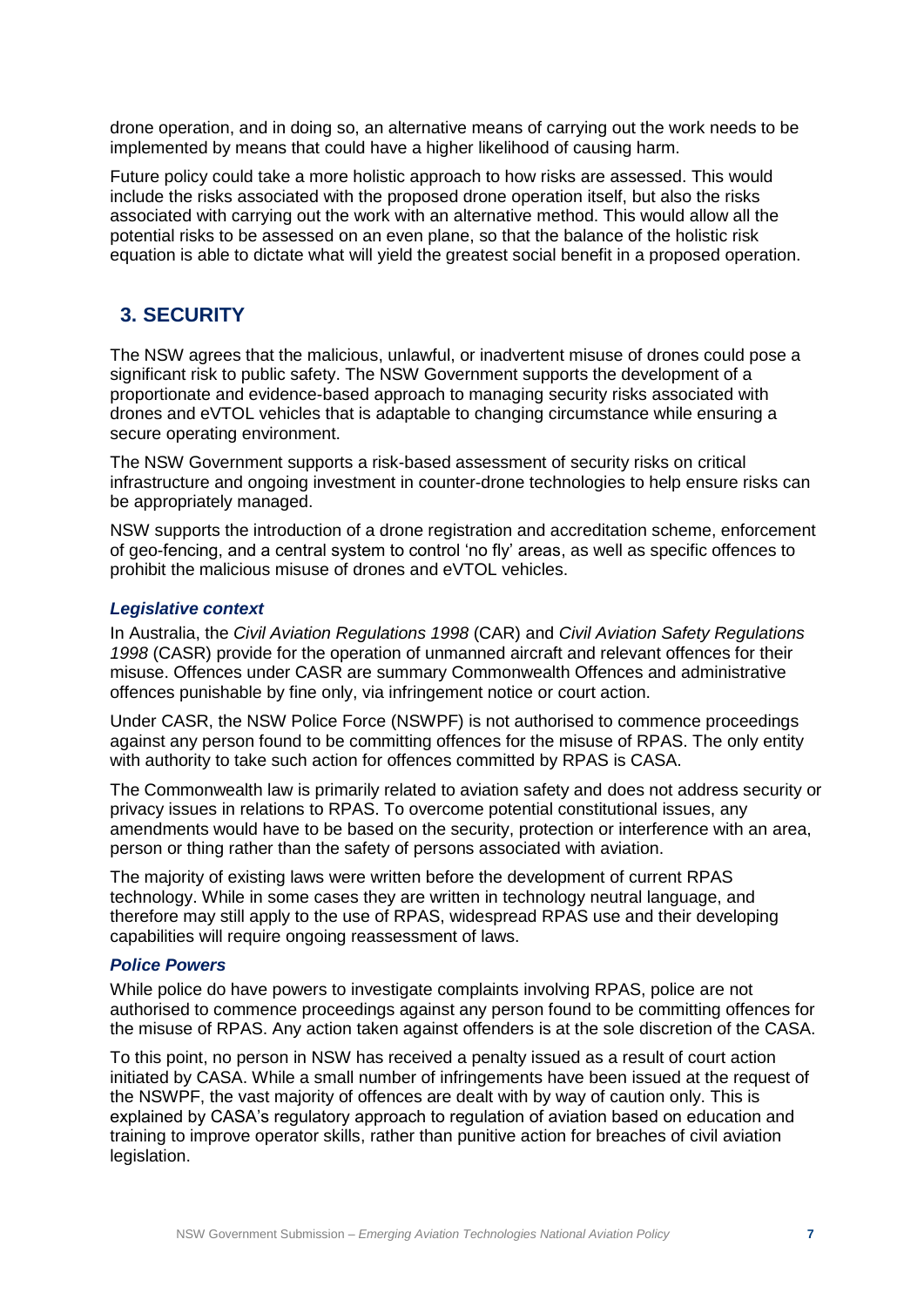RPAS use raises serious privacy issues, a problem that will likely increase as RPAS become cheaper and the cameras and sensors they carry become more sensitive. It will be very difficult to enforce regulatory compliance.

#### *Intoxicated persons operating RPAS*

Safe operation of RPAS, like any form of aircraft or vehicle, requires the operator to be alert and coordinated given the high risk to the safety of persons and property.

Currently police do not have any power to conduct alcohol or breath testing in relation to pilots or operators of RPAS. Relevantly, the *Road Transport Act 2013* (NSW) and the *Marine Safety Act 1998* (NSW) do not apply to aviation. In addition, just as police are unauthorised to commence proceedings for RPAS misuse, the Commonwealth aviation legislation also does not empower police to conduct alcohol or drug testing randomly or as a result of an accident or emergency.

Regulation 256 of the *Civil Aviation Regulations 1988* specifically provides offences for intoxicated persons not to act as pilots etc. or be carried on aircraft. However, it is unlikely this legislation would extend to the use of RPAS.

#### *Harassment, trespass and nuisance offences*

RPAS use should not compromise the privacy of individuals or businesses. The capacity of RPAS to enter private property, to travel unnoticed, and to record images and sounds which can be streamed live create significant opportunities for breaches of domestic violence legislation (Sections 13 and 14 of the *Crimes (Domestic and Personal Violence) Act 2007*).

A recent example of domestic violence perpetrated with the use of RPAS involved a person hovering a RPAS in the vicinity of the victim's premises recording persons coming and going from the location. The victim subsequently received text messages from the person demanding to know who was at the premises.

RPAS could fall within the scope of the *Surveillance Devices Act 2007* (NSW) under the definitions of 'optical surveillance device'. The Act limits application of prohibited surveillance activities to those that involve a non-consensual entry onto premises or into vehicles, or interference with objects. The Act effectively constrains but does not prevent the use of optical surveillance devices such as RPAS.

In NSW and other Australian jurisdictions, statutes restrict the applicability of harassment, trespass or nuisance. However, the legislation in NSW criminalising such behaviour has been considered unlikely to apply to RPAS (Australian Law Reform Commission, *Serious Invasions of Privacy in the Digital Era* at 3.38).

#### *Protected airspace over correctional centres*

It is an offence under ss 253FA and 253FB of the *Crimes (Administration of Sentences) Act 1999* (NSW) to possess a drone in, or fly a drone over, or in the vicinity of, a correctional centre in NSW. Despite these provisions, the use of drones in and over NSW correctional centres continues, as demonstrated by the reported sightings in 2019 and 2020. Additional security measures are therefore needed to strengthen and support enforcement of existing legislation in NSW.

Counter drone measures are required to target drones being used for criminal purposes, including providing an exemption for Corrective Services NSW (CSNSW) to use drone jamming technology for safety and security purposes. In this regard, it is noted that there is a concern about the proposed policy response in the Paper that counter drone measures may be permitted by operators of critical or sensitive infrastructure. The public interest in enabling infrastructure operators to use counter-drone technology may not outweigh adverse consequences of this capability for law enforcement.

Under clause 6(3) of the *Airspace Regulations 2007* (Cth), CASA may make a declaration designating an area to be a restricted area if it is in the interests of public safety, protection of the environment or national security. The contravention of a declaration is a criminal offence.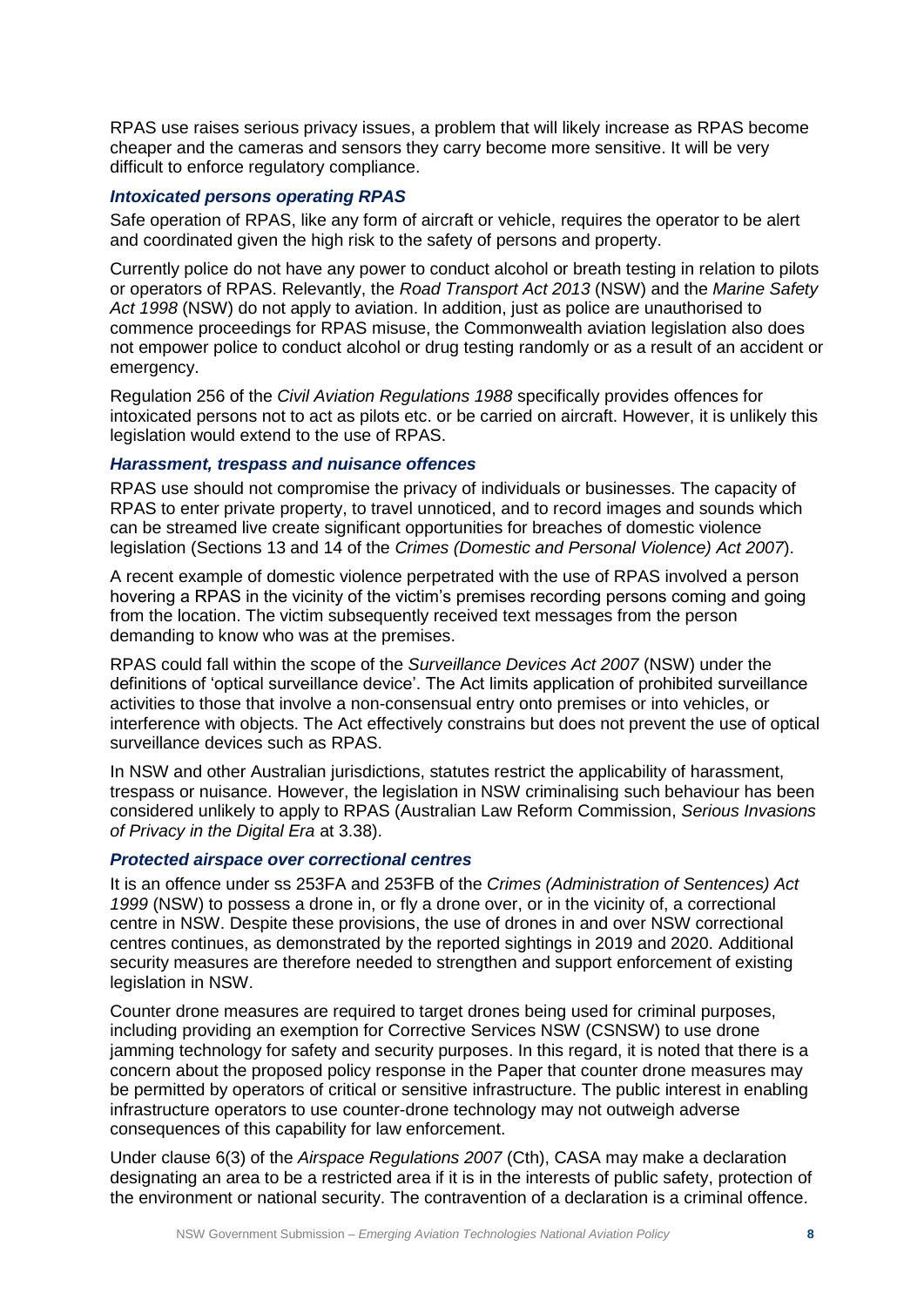NSW requests that CASA considers designating our correctional centres as restricted areas to complement existing NSW legislation.

## <span id="page-8-0"></span>**4. ENVIRONMENT**

The NSW Government agrees that it is important for the policy and legislative framework for emerging aviation technologies to adequately protect against adverse environmental impacts. This includes noise as well impacts on nature, wildlife and the use and enjoyment of parks, public spaces and cultural sites.

Commonwealth regulations should consider mechanisms to minimise the impacts on land use and options for state-based regulation of airspace in specific circumstances, in addition to any proposed voluntary code of practice.

Natural resource regulation should be considered as a new use category. The Natural Resources Access Regulator is a NSW agency that has legislated responsibility for rural water regulation. RPAS are used to collect evidence from anywhere with little or no warning, and can be used in compliance actions.

Currently there are some 15 NSW acts or statutory instruments that prohibit the possession or use of drones in particular areas. For example, the *Biodiversity Conservation Regulation 2017* (NSW) currently prohibits the use of unmanned aircraft within 100m of a marine mammal. The *Sydney Olympic Park Regulation 2018* (NSW) prohibits the use of drones in the Sydney Olympic Park area. Similarly, some local governments in NSW require that drones used above public land do so under the authority of a permit.

The promotion of regulations and policy relating to drone usage in national parks by CASA is supported. NSW National Parks and Wildlife Service's ability to manage drone use is currently limited to seeking approval to launch/land drones in parks.

The NSW Government will continue to work with the Australian Government to ensure that the use of these technologies can be appropriately managed to protect wildlife and the public's enjoyment in socially and culturally significant areas.

## <span id="page-8-1"></span>**5. PRIVACY**

The NSW Government recognises that the increased use of drones and eVTOL vehicles will also likely increase community concerns about privacy. NSW supports the proposal for the development of a nationally consistent approach for managing privacy concerns that balances the impact on privacy with the needs of drone and eVTOL operations.

A 2018 NSW Parliamentary Inquiry into "Landowner Protection from Unauthorised Filming or Surveillance" found that the CASA Regulations do not specifically deal with privacy issues, including the use of surveillance devices on drones, such as cameras and audio recording. In the absence of CASA Regulations dealing with privacy issues, the surveillance devices and related privacy risks are regulated under state legislation.

In NSW, section 8 of the *Surveillance Devices Act 2007* (NSW) prohibits the installation, use or maintenance of a surveillance device by way of entry onto or into the premises. The NSW Act, however, does not deal with unauthorised filming or surveillance conducted by drones without entering the premises (e.g. filming from the adjoining land or from the fence). As a result, there is currently a gap in the regulation of filming and surveillance devices on drones.

The Paper recognises there is no statutory right to sue for serious invasion of privacy in Australia and refers to the Australian Law Reform Commission report on 'A statutory cause of action for serious invasion of privacy' in 2013. However, there is some relevant information on privacy which is not referenced in the Paper and should be considered and recognised by the Australian Government. This includes the Digital Platforms Inquiry Report of the Australian